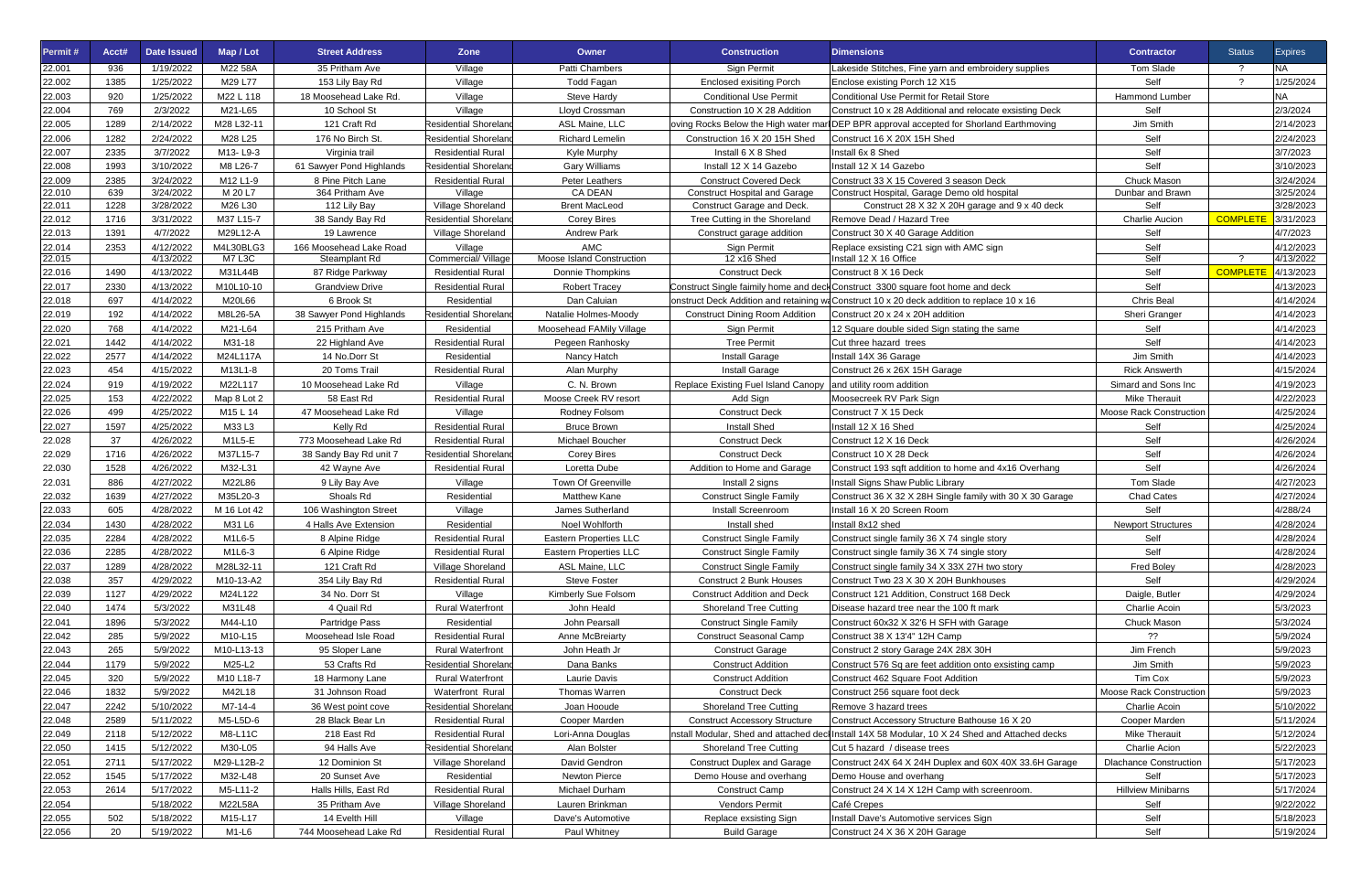| 22.057 | 2449 | 5/19/2022 | M7-L7C     | Scammon Rd     | <b>Residential Rural</b> | Joesph and Amy Daniele | Construct single family   | Construct 17 X 56 X 18 Ft Home | Dakota Harris | 5/19/2024 |
|--------|------|-----------|------------|----------------|--------------------------|------------------------|---------------------------|--------------------------------|---------------|-----------|
|        |      |           |            |                |                          |                        |                           |                                |               |           |
| 22.058 | 2613 | 5/19/2022 | M29-L12B-3 | 16 Dominion St | Village Shoreland        | John Koch              | <b>Construct Garage</b>   | Construct 50X 40X 25H Garage   | Self          | 5/19/2023 |
| 22.059 | 2577 | 5/23/2022 | M24-117A   | 14 No.dorr St  | Residential              | Nancy Hatch            | <b>Consruct Bunkhouse</b> | Construct 12 X 18 Bunkhouse    | Self          | 5/232/24  |
|        |      |           |            |                |                          |                        |                           | <b>UPDATED 5/20/2022</b>       |               |           |
|        |      |           |            |                |                          |                        |                           |                                |               |           |
|        |      |           |            |                |                          |                        |                           |                                |               |           |
|        |      |           |            |                |                          |                        |                           |                                |               |           |
|        |      |           |            |                |                          |                        |                           |                                |               |           |
|        |      |           |            |                |                          |                        |                           |                                |               |           |
|        |      |           |            |                |                          |                        |                           |                                |               |           |
|        |      |           |            |                |                          |                        |                           |                                |               |           |
|        |      |           |            |                |                          |                        |                           |                                |               |           |
|        |      |           |            |                |                          |                        |                           |                                |               |           |
|        |      |           |            |                |                          |                        |                           |                                |               |           |
|        |      |           |            |                |                          |                        |                           |                                |               |           |
|        |      |           |            |                |                          |                        |                           |                                |               |           |
|        |      |           |            |                |                          |                        |                           |                                |               |           |
|        |      |           |            |                |                          |                        |                           |                                |               |           |
|        |      |           |            |                |                          |                        |                           |                                |               |           |
|        |      |           |            |                |                          |                        |                           |                                |               |           |
|        |      |           |            |                |                          |                        |                           |                                |               |           |
|        |      |           |            |                |                          |                        |                           |                                |               |           |
|        |      |           |            |                |                          |                        |                           |                                |               |           |
|        |      |           |            |                |                          |                        |                           |                                |               |           |
|        |      |           |            |                |                          |                        |                           |                                |               |           |
|        |      |           |            |                |                          |                        |                           |                                |               |           |
|        |      |           |            |                |                          |                        |                           |                                |               |           |
|        |      |           |            |                |                          |                        |                           |                                |               |           |
|        |      |           |            |                |                          |                        |                           |                                |               |           |
|        |      |           |            |                |                          |                        |                           |                                |               |           |
|        |      |           |            |                |                          |                        |                           |                                |               |           |
|        |      |           |            |                |                          |                        |                           |                                |               |           |
|        |      |           |            |                |                          |                        |                           |                                |               |           |
|        |      |           |            |                |                          |                        |                           |                                |               |           |
|        |      |           |            |                |                          |                        |                           |                                |               |           |
|        |      |           |            |                |                          |                        |                           |                                |               |           |
|        |      |           |            |                |                          |                        |                           |                                |               |           |
|        |      |           |            |                |                          |                        |                           |                                |               |           |
|        |      |           |            |                |                          |                        |                           |                                |               |           |
|        |      |           |            |                |                          |                        |                           |                                |               |           |
|        |      |           |            |                |                          |                        |                           |                                |               |           |
|        |      |           |            |                |                          |                        |                           |                                |               |           |
|        |      |           |            |                |                          |                        |                           |                                |               |           |
|        |      |           |            |                |                          |                        |                           |                                |               |           |
|        |      |           |            |                |                          |                        |                           |                                |               |           |
|        |      |           |            |                |                          |                        |                           |                                |               |           |
|        |      |           |            |                |                          |                        |                           |                                |               |           |
|        |      |           |            |                |                          |                        |                           |                                |               |           |
|        |      |           |            |                |                          |                        |                           |                                |               |           |
|        |      |           |            |                |                          |                        |                           |                                |               |           |
|        |      |           |            |                |                          |                        |                           |                                |               |           |
|        |      |           |            |                |                          |                        |                           |                                |               |           |
|        |      |           |            |                |                          |                        |                           |                                |               |           |
|        |      |           |            |                |                          |                        |                           |                                |               |           |
|        |      |           |            |                |                          |                        |                           |                                |               |           |
|        |      |           |            |                |                          |                        |                           |                                |               |           |
|        |      |           |            |                |                          |                        |                           |                                |               |           |
|        |      |           |            |                |                          |                        |                           |                                |               |           |
|        |      |           |            |                |                          |                        |                           |                                |               |           |
|        |      |           |            |                |                          |                        |                           |                                |               |           |
|        |      |           |            |                |                          |                        |                           |                                |               |           |
|        |      |           |            |                |                          |                        |                           |                                |               |           |
|        |      |           |            |                |                          |                        |                           |                                |               |           |
|        |      |           |            |                |                          |                        |                           |                                |               |           |
|        |      |           |            |                |                          |                        |                           |                                |               |           |
|        |      |           |            |                |                          |                        |                           |                                |               |           |
|        |      |           |            |                |                          |                        |                           |                                |               |           |
|        |      |           |            |                |                          |                        |                           |                                |               |           |